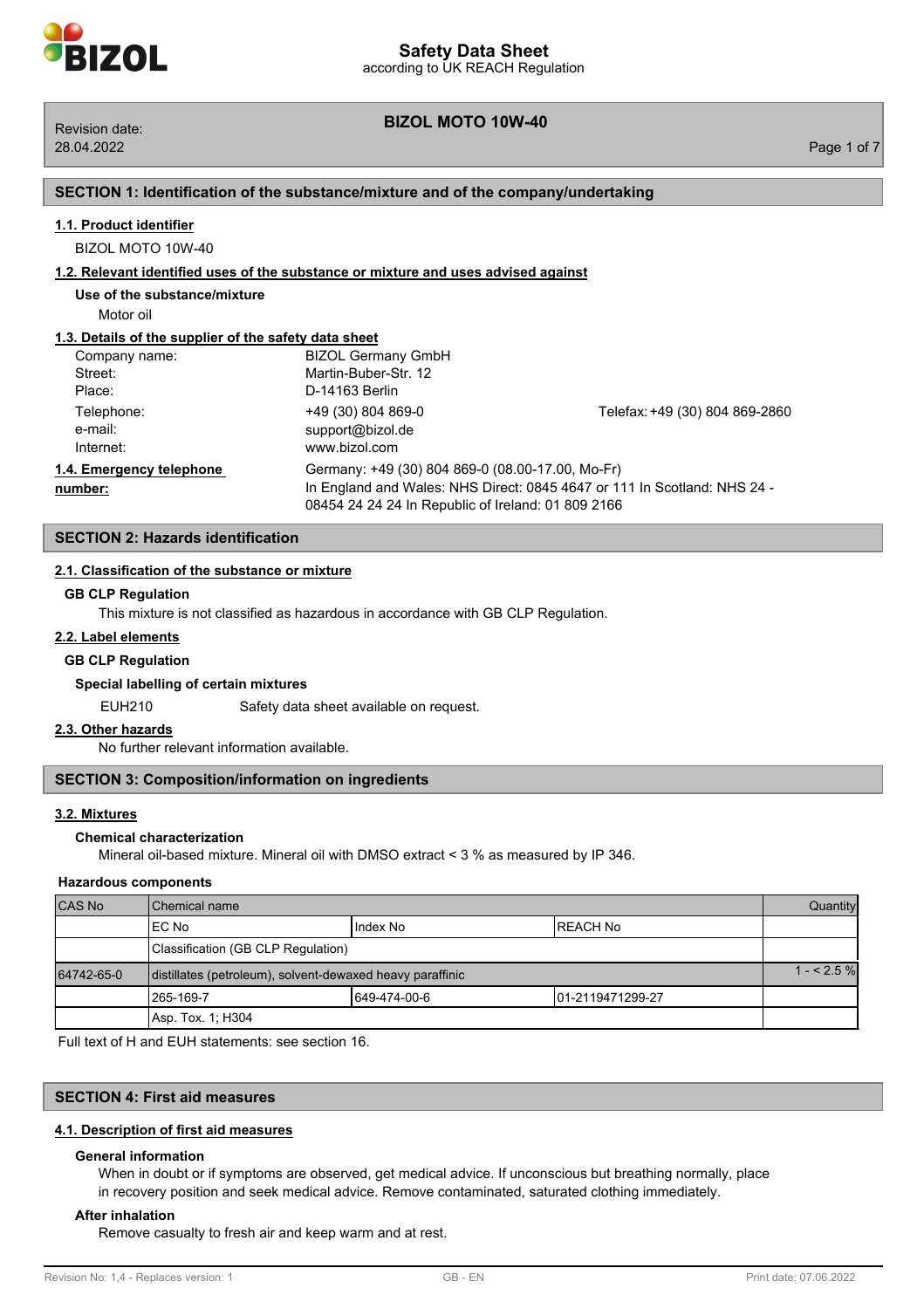

according to UK REACH Regulation



28.04.2022 Page 2 of 7

# **BIZOL MOTO 10W-40** Revision date:

## **After contact with skin**

After contact with skin, wash immediately with plenty of water and soap.

## **After contact with eyes**

After contact with the eyes, rinse with water with the eyelids open for a sufficient length of time, then consult an ophthalmologist immediately.

#### **After ingestion**

If swallowed, rinse mouth with water (only if the person is conscious). Let water be drunken in little sips (dilution effect). Call a physician immediately. Do NOT induce vomiting.

#### **4.2. Most important symptoms and effects, both acute and delayed**

When in doubt or if symptoms are observed, get medical advice.

## **4.3. Indication of any immediate medical attention and special treatment needed**

No information available.

## **SECTION 5: Firefighting measures**

## **5.1. Extinguishing media**

## **Suitable extinguishing media**

alcohol resistant foam, Extinguishing powder, Carbon dioxide (CO2).

## **Unsuitable extinguishing media**

Full water jet.

#### **5.2. Special hazards arising from the substance or mixture**

Hazardous decomposition products: Carbon monoxide Carbon dioxide (CO2). Do not inhale explosion and combustion gases.

#### **5.3. Advice for firefighters**

In case of fire: Wear self-contained breathing apparatus.

#### **Additional information**

Collect contaminated fire extinguishing water separately. Do not allow entering drains or surface water. Do not allow to enter into soil/subsoil.

# **SECTION 6: Accidental release measures**

## **6.1. Personal precautions, protective equipment and emergency procedures**

## **General advice**

Protective measures: see section 7 + 8.

#### **6.2. Environmental precautions**

Do not allow to enter into surface water or drains. Do not allow to enter into soil/subsoil. Clean contaminated articles and floor according to the environmental legislation.

## **6.3. Methods and material for containment and cleaning up**

#### **Other information**

Absorb with liquid-binding material (sand, diatomaceous earth, acid- or universal binding agents). Treat the recovered material as prescribed in the section on waste disposal.

#### **6.4. Reference to other sections**

Protective measures: see section 7 + 8.

#### **SECTION 7: Handling and storage**

#### **7.1. Precautions for safe handling**

#### **Advice on safe handling**

Use personal protection equipment. Do not eat, drink or smoke when using this product. Provide fresh air. Handle and open container with care. Conditions to avoid: generation/formation of aerosols.

## **Advice on protection against fire and explosion**

No special measures are necessary.

## **Advice on general occupational hygiene**

When using do not eat, drink, smoke, sniff.

#### **7.2. Conditions for safe storage, including any incompatibilities**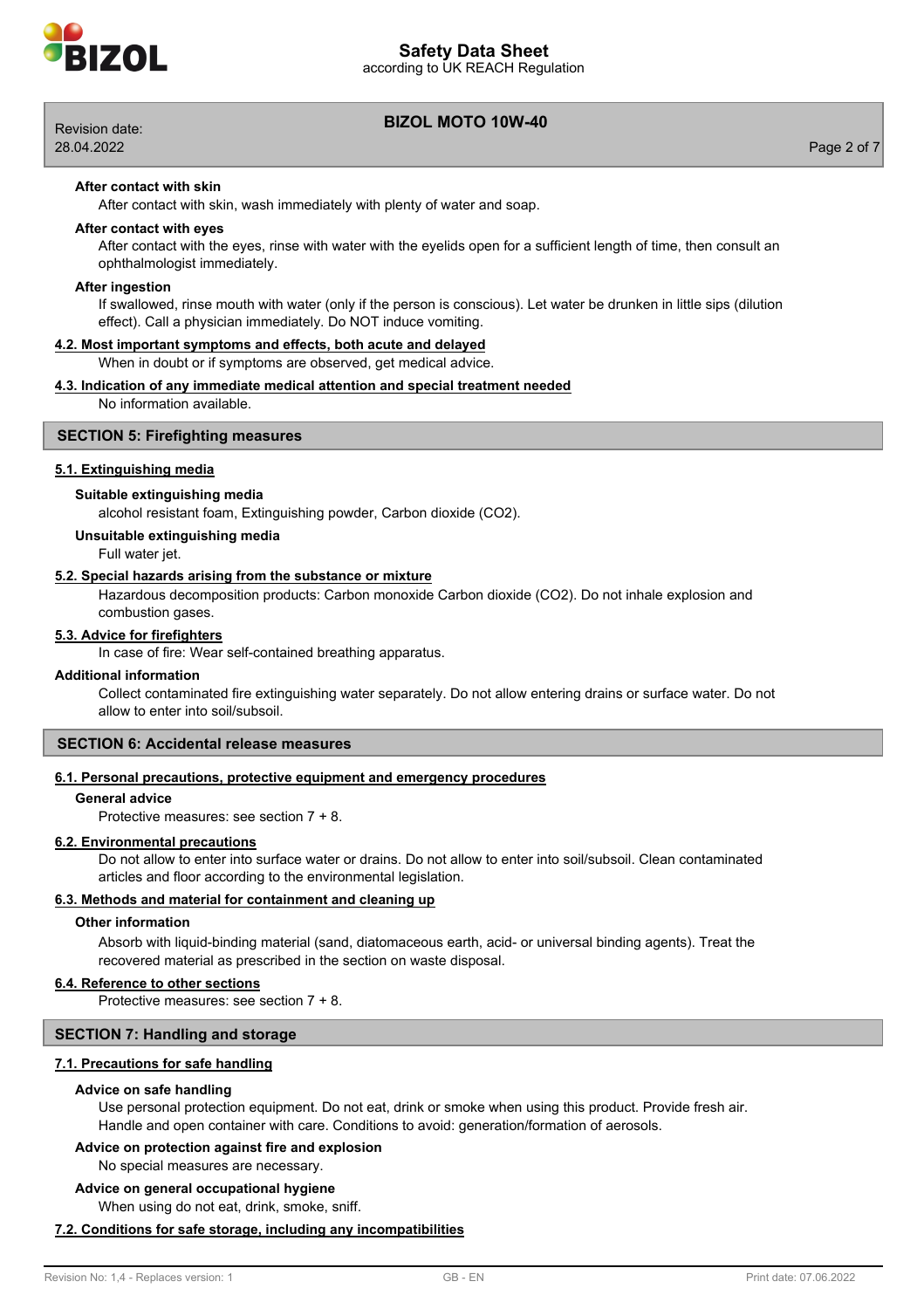

# according to UK REACH Regulation **Safety Data Sheet**

28.04.2022 Page 3 of 7

# **BIZOL MOTO 10W-40** Revision date:

## **Requirements for storage rooms and vessels**

Protect against: Frost. Keep away from heat. Protect from direct sunlight. Keep container tightly closed in a cool, well-ventilated place.

## **7.3. Specific end use(s)**

Observe technical data sheet.

## **SECTION 8: Exposure controls/personal protection**

## **8.1. Control parameters**

## **DNEL/DMEL values**

| CAS No                                                                     | Substance |                        |        |                           |
|----------------------------------------------------------------------------|-----------|------------------------|--------|---------------------------|
| DNEL type                                                                  |           | <b>IExposure</b> route | Effect | Value                     |
| 64742-65-0<br>distillates (petroleum), solvent-dewaxed heavy paraffinic    |           |                        |        |                           |
| Worker DNEL, long-term                                                     |           | Iinhalation            | Hocal  | $15.40$ mg/m <sup>3</sup> |
| 1,20 mg/m <sup>3</sup><br>Consumer DNEL, long-term<br>Iinhalation<br>Hocal |           |                        |        |                           |

## **PNEC values**

| CAS No                                                                  | Substance |  |
|-------------------------------------------------------------------------|-----------|--|
| Environmental compartment<br>Value                                      |           |  |
| 64742-65-0<br>distillates (petroleum), solvent-dewaxed heavy paraffinic |           |  |
| $9,33 \text{ mg/kg}$<br>Secondary poisoning                             |           |  |

## **8.2. Exposure controls**

## **Appropriate engineering controls**

See section 7. No additional measures necessary.

## **Individual protection measures, such as personal protective equipment**

## **Eye/face protection**

Eye glasses with side protection.

# **Hand protection**

Wear suitable gloves. Recommended glove articles: EN ISO 374. Suitable material: NBR (Nitrile rubber). Breakthrough time: > 480 min (Thickness of the glove material: 0.4 mm). Breakthrough times and swelling properties of the material must be taken into consideration. For special purposes, it is recommended to check the resistance to chemicals of the protective gloves mentioned above together with the supplier of these gloves. Barrier creams can help protecting exposed skin areas. In no case should they be used after contact.

#### **Skin protection**

Protective clothing.

# **Respiratory protection**

With correct and proper use, and under normal conditions, breathing protection is not required. When splashes or fine mist form, a permitted breathing apparatus suitable for these purposes must be used. Suitable respiratory protection apparatus: Filtering Half-face mask (EN 149), e.g. FFA P / FFP3.

## **Environmental exposure controls**

Do not allow to enter into surface water or drains.

## **SECTION 9: Physical and chemical properties**

## **9.1. Information on basic physical and chemical properties**

| Physical state: | Liquid         |
|-----------------|----------------|
| Colour:         | brown          |
| Odour:          | characteristic |

## **Changes in the physical state**

Melting point/freezing point: not determined

Boiling point or initial boiling point and not determined not determined boiling range: Pour point:  $\sim$  -25 °C ASTM D 7346

**Test method**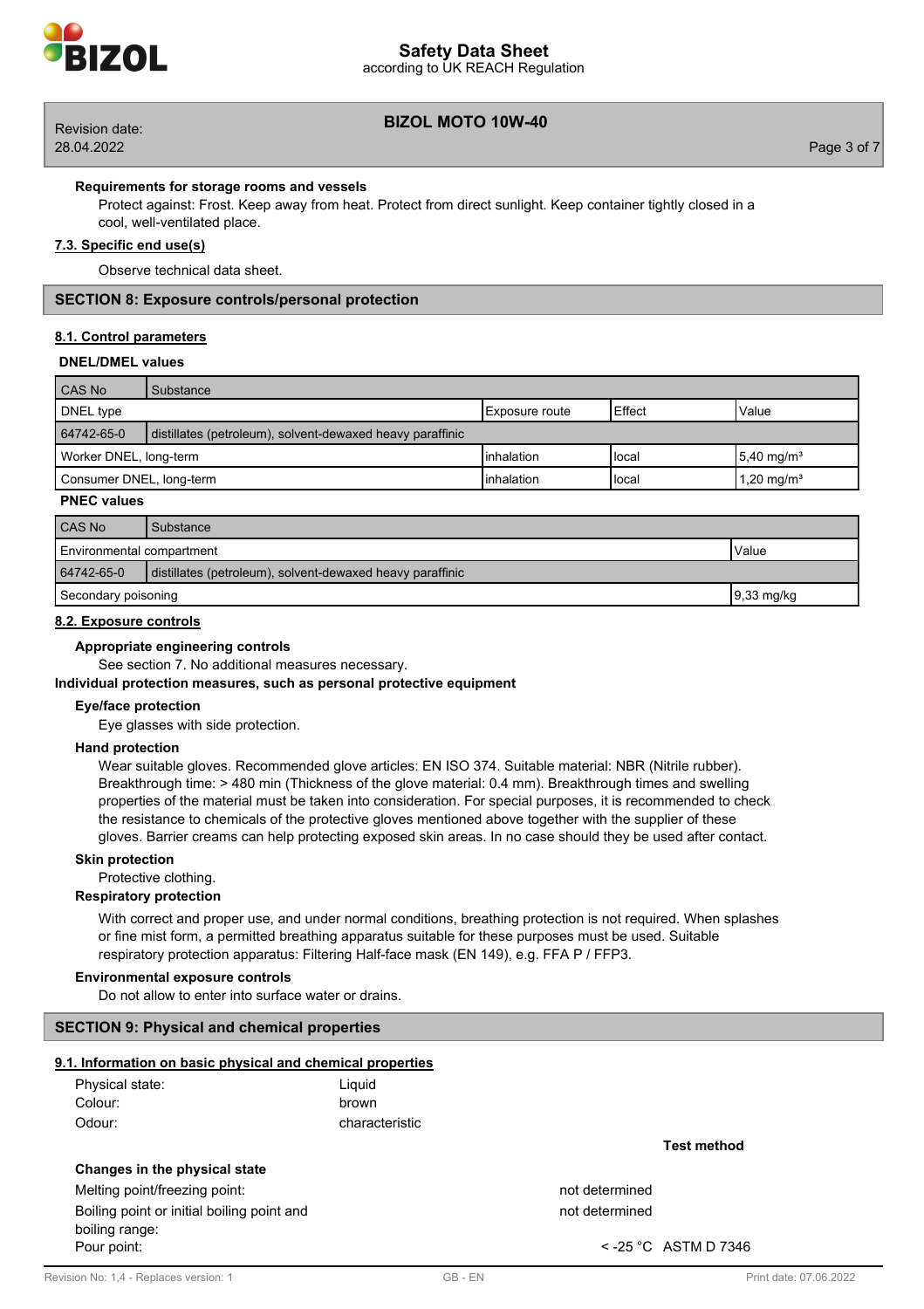

| Revision date:                              | <b>BIZOL MOTO 10W-40</b>  |                                         |
|---------------------------------------------|---------------------------|-----------------------------------------|
| 28.04.2022                                  |                           | Page 4 of 7                             |
| Flash point:                                |                           | > 210 °C EN ISO 2592                    |
| Lower explosion limits:                     | 0,6 vol. %                |                                         |
| Upper explosion limits:                     | 6,5 vol. %                |                                         |
| Auto-ignition temperature:                  | not determined            |                                         |
| Decomposition temperature:                  | No information available. |                                         |
| pH-Value:                                   | not applicable            |                                         |
| Viscosity / dynamic:                        | not determined            |                                         |
| Viscosity / kinematic:<br>(at 100 $°C$ )    |                           | 13,5 mm <sup>2</sup> /s ASTM D 7042     |
| Flow time:                                  | not determined            |                                         |
| Water solubility:                           | insoluble                 |                                         |
| Partition coefficient n-octanol/water:      | not determined            |                                         |
| Vapour pressure:<br>(at 20 $°C$ )           | $< 0.1$ hPa               |                                         |
| Density (at 15 °C):                         |                           | 0,86 g/cm <sup>3</sup> DIN EN ISO 12185 |
| Relative vapour density:                    | not determined            |                                         |
| 9.2. Other information                      |                           |                                         |
| Other safety characteristics                |                           |                                         |
| Evaporation rate:                           | not determined            |                                         |
| <b>Further Information</b>                  |                           |                                         |
| No information available.                   |                           |                                         |
| <b>SECTION 10: Stability and reactivity</b> |                           |                                         |
| 10.1. Reactivity                            |                           |                                         |

No information available.

## **10.2. Chemical stability**

No information available.

#### **10.3. Possibility of hazardous reactions**

No hazardous reaction when handled and stored according to provisions.

## **10.4. Conditions to avoid**

Heat.

#### **10.5. Incompatible materials**

No information available.

## **10.6. Hazardous decomposition products**

No information available.

## **SECTION 11: Toxicological information**

## **11.1. Information on hazard classes as defined in GB CLP Regulation**

#### **Acute toxicity**

Based on available data, the classification criteria are not met.

## **Irritation and corrosivity**

Based on available data, the classification criteria are not met.

#### **Sensitising effects**

Based on available data, the classification criteria are not met.

#### **Carcinogenic/mutagenic/toxic effects for reproduction**

Based on available data, the classification criteria are not met.

#### **STOT-single exposure**

Based on available data, the classification criteria are not met.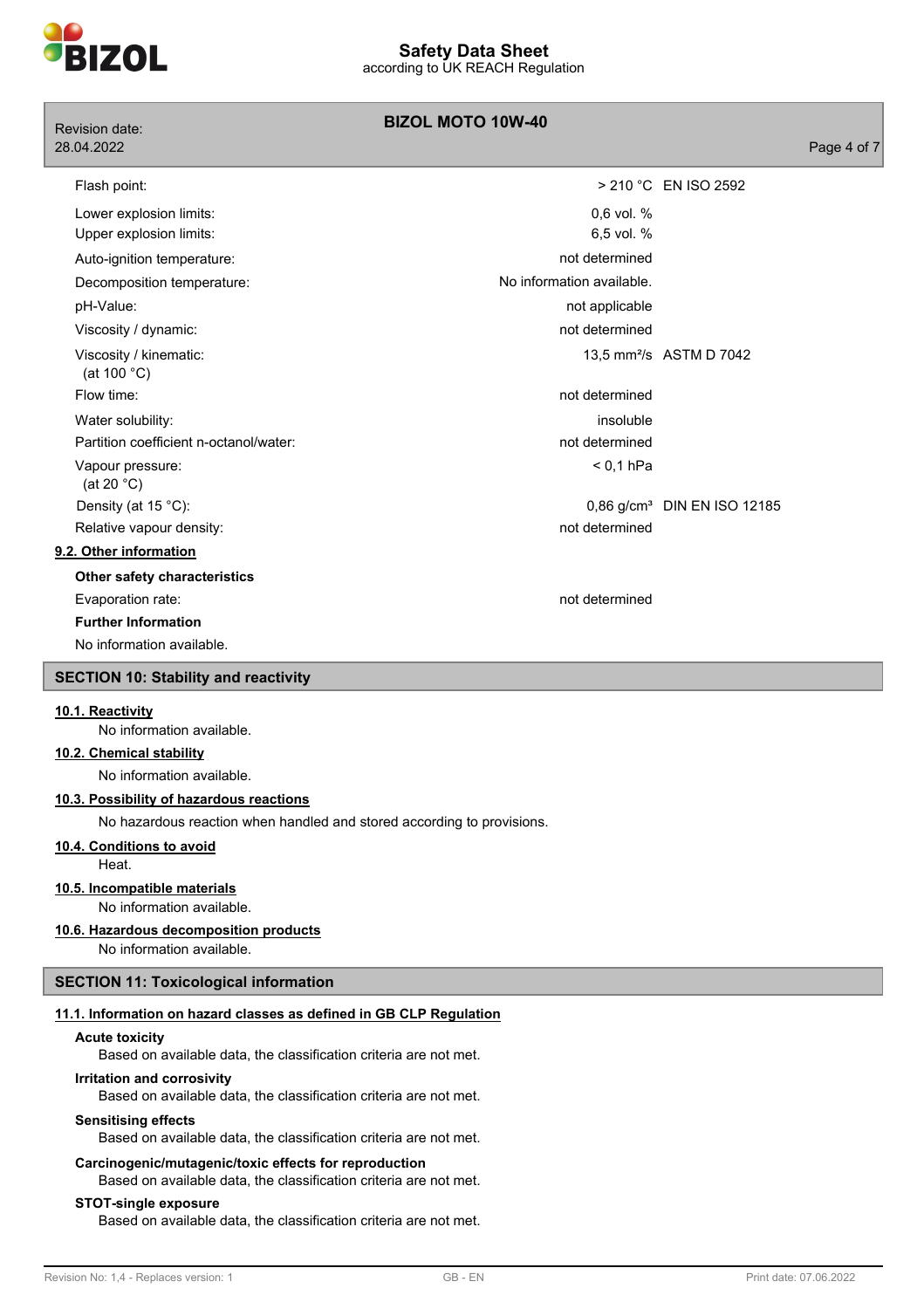

according to UK REACH Regulation



28.04.2022 Page 5 of 7

## **BIZOL MOTO 10W-40** Revision date:

## **STOT-repeated exposure**

Based on available data, the classification criteria are not met.

## **Aspiration hazard**

Based on available data, the classification criteria are not met.

## **11.2. Information on other hazards**

## **Other information**

Keeping to the general worker's protection rules and the industrial hygienics, there is no risk in handling this product through the personnel.

## **SECTION 12: Ecological information**

## **12.1. Toxicity**

There are no data available on the mixture itself.

## **12.2. Persistence and degradability**

There are no data available on the mixture itself.

## **12.3. Bioaccumulative potential**

There are no data available on the mixture itself.

## **12.4. Mobility in soil**

No data available

## **12.5. Results of PBT and vPvB assessment**

The substances in the mixture do not meet the PBT/vPvB criteria according to UK REACH.

## **12.6. Endocrine disrupting properties**

This product does not contain a substance that has endocrine disrupting properties with respect to non-target organisms as no components meets the criteria.

#### **12.7. Other adverse effects**

No data available

## **SECTION 13: Disposal considerations**

## **13.1. Waste treatment methods**

## **Disposal recommendations**

Do not allow to enter into surface water or drains. This material and its container must be disposed of in a safe way. Waste disposal according to EC directives 75/442/EEC and 91/689/EEC in the corresponding versions, covering waste and dangerous waste.

## **List of Wastes Code - residues/unused products**

130205 OIL WASTES AND WASTES OF LIQUID FUELS (EXCEPT EDIBLE OILS, AND THOSE IN CHAPTERS 05, 12 AND 19); waste engine, gear and lubricating oils; mineral-based non-chlorinated engine, gear and lubricating oils; hazardous waste

## **Contaminated packaging**

Non-contaminated packages may be recycled. Consult the appropriate local waste disposal expert about waste disposal.

## **SECTION 14: Transport information**

#### **Land transport (ADR/RID)**

**Marine transport (IMDG)**

Marine pollutant: NO

# **Air transport (ICAO-TI/IATA-DGR)**

**14.1. UN number or ID number:** No dangerous good in sense of this transport regulation. **14.2. UN proper shipping name:** No dangerous good in sense of this transport regulation. **14.3. Transport hazard class(es):** No dangerous good in sense of this transport regulation. **14.4. Packing group:** No dangerous good in sense of this transport regulation.

**14.1. UN number or ID number:** No dangerous good in sense of this transport regulation. **14.2. UN proper shipping name:** No dangerous good in sense of this transport regulation. **14.3. Transport hazard class(es):** No dangerous good in sense of this transport regulation. **14.4. Packing group:** No dangerous good in sense of this transport regulation.

**14.1. UN number or ID number:** No dangerous good in sense of this transport regulation.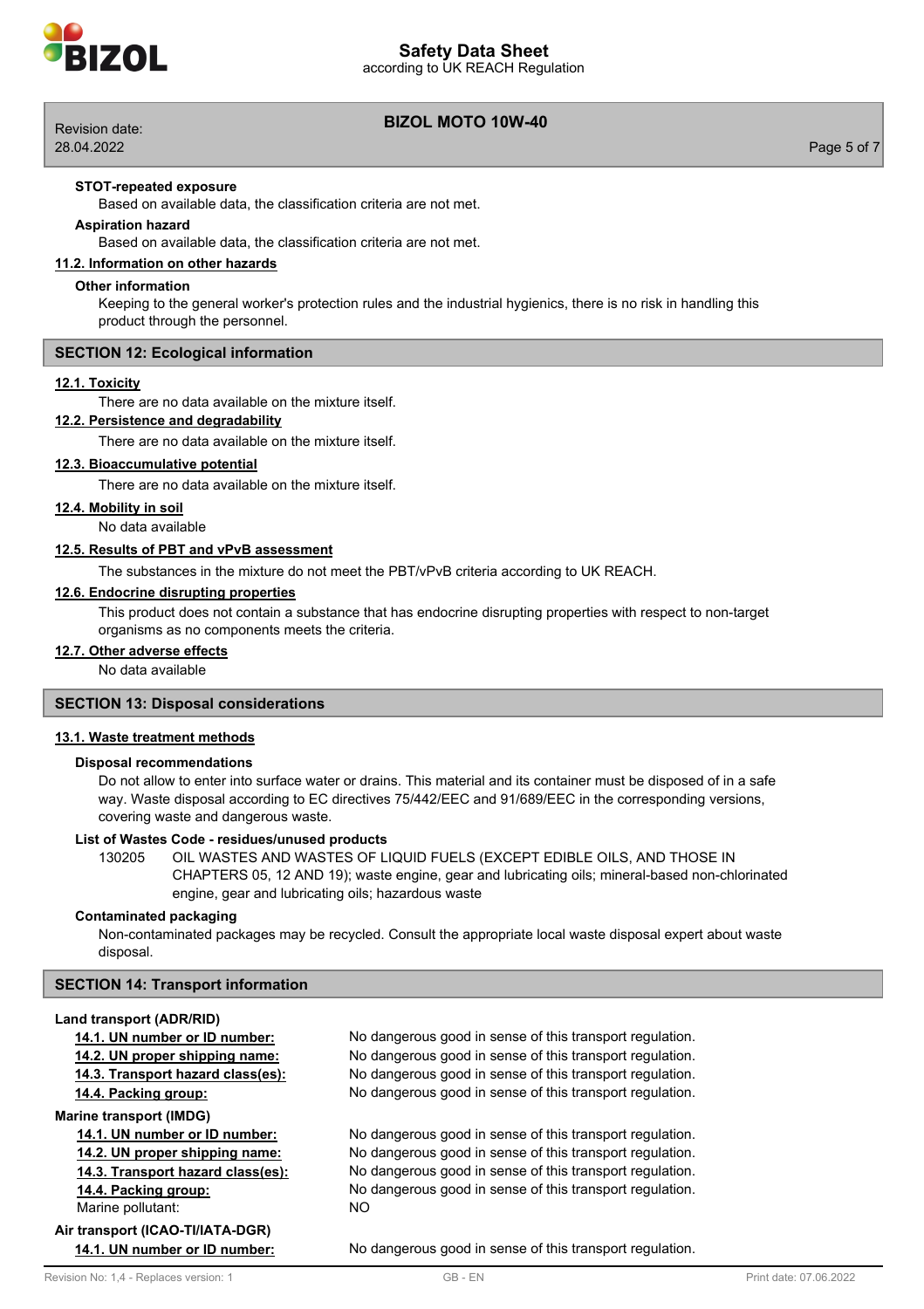

**BIZOL MOTO 10W-40** Revision date: 28.04.2022 Page 6 of 7 **14.2. UN proper shipping name:** No dangerous good in sense of this transport regulation. **14.3. Transport hazard class(es):** No dangerous good in sense of this transport regulation. **14.4. Packing group:** No dangerous good in sense of this transport regulation. **14.5. Environmental hazards** ENVIRONMENTALLY HAZARDOUS: No **14.6. Special precautions for user** No data available **14.7. Maritime transport in bulk according to IMO instruments** No data available **SECTION 15: Regulatory information 15.1. Safety, health and environmental regulations/legislation specific for the substance or mixture EU regulatory information** Restrictions on use (REACH, annex XVII): Entry 75 2010/75/EU (VOC): 0 % Information according to 2012/18/EU (SEVESO III): Not subject to 2012/18/EU (SEVESO III) **National regulatory information** Water hazard class (D):  $1 -$  slightly hazardous to water **15.2. Chemical safety assessment** Chemical safety assessments for substances in this mixture were not carried out. **SECTION 16: Other information Changes** This data sheet contains changes from the previous version in section(s): 1,2,7,9,11,13,14,15. **Abbreviations and acronyms** ADR: Accord relatif au transport international des marchandises dangereuses par route (Agreement concerning the International Carriage of Dangerous Goods by Road) RID: Règlement concernant le transport international ferroviaire des marchandises dangereuses (Regulations concerning the International Carriage of Dangerous Goods by Rail) IMDG: International Maritime Code for Dangerous Goods IATA: International Air Transport Association ICAO: International Civil Aviation Organization CAS: Chemical Abstracts Service (a division of the American Chemical Society) DNEL/DMEL: Derived No-Effect Level / Derived Minimal Effect Level PNEC: Predicted No Effect Concentration

- WEL (UK): Workplace Exposure Limits
- TWA (EC): Time-Weighted Average
- STEL (EC): Short Term Exposure Limit
- ATE: Acute Toxicity Estimate
- LD50: Lethal Dose, 50% (median lethal dose)
- LC50: Lethal Concentration, 50% (median lethal concentration)
- EC50: half maximal Effective Concentration
- ErC50: EC50 in terms of reduction of growth rate

AwSV: Verordnung über Anlagen zum Umgang mit wassergefährdenden Stoffen

## **Relevant H and EUH statements (number and full text)**

| H304   | May be fatal if swallowed and enters airways. |
|--------|-----------------------------------------------|
| EUH210 | Safety data sheet available on request.       |

## **Further Information**

Safety Data Sheet according to COMMISSION REGULATION (EU) 2015/830 of 28 May 2015 amending Regulation (EC) No 1907/2006 of the European Parliament and of the Council on the Registration, Evaluation, Authorisation and Restriction of Chemicals (REACH). -------------------------------------------------------------------------------------------------